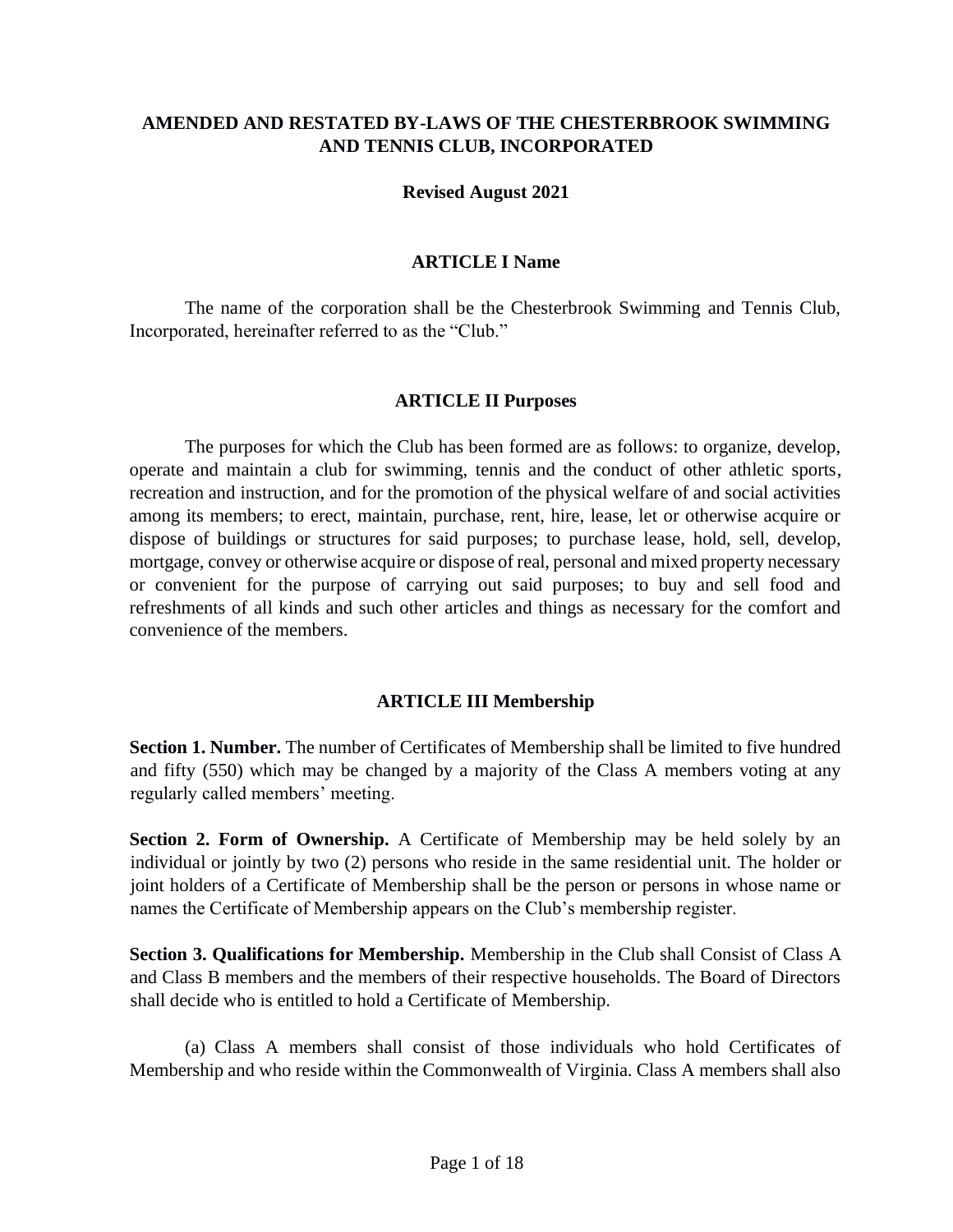consist of those individuals who obtained Certificates of Membership while they resided within the Commonwealth of Virginia, so long as such individuals have received the approval of the Board of Directors to remain Class A members. Class A members shall be entitled to vote and to use the Club's facilities.

(b) Class B members shall consist of those Class A members who have been suspended by the Board of Directors for good cause as enumerated in Article III, Section 12. Class B members shall not be entitled to vote or to use the Club's facilities.

(c) The members of the household of Class A or Class B members shall consist of such member's:

- (i) spouse or domestic partner;
- (ii) parents of such member, or parents of such member's spouse, who reside in the member's home for a minimum of six (6) months of each calendar year;
- (iii) minor children whether or not they normally reside with such member;
- (iv) adult children who, as of January 1 of any membership year, are not older than 25 years of age and who normally reside with such member or who are full time students at recognized education institutions.

(d) During the period of their employment, child care providers for the minor children of member families may use the facilities.

(e) The legal guardian(s) or custodian(s) of minor children of a member may use the facilities with their minor children.

(f) The members of the household of a Class A or Class B member shall not have any greater rights or privileges than such member has except where a Class A member becomes a Class B member, in which case the members of his or her household shall continue to be entitled to use the Club's facilities. The members of such household shall not have any voting rights nor shall they be liable for any membership contributions or assessments.

**Section 4. Modification of Capital Qualifications for Membership.** No modification of the qualifications for membership and the rights of members set forth in Section 3 above shall be made unless an identical modification is made in the qualifications for membership and the rights of members set forth in the Articles of Incorporation of the Club.

**Section 5. Voting Power.** Voting power shall be in the Class A members. Each Certificate of Membership held by a Class A member shall entitle such member to one (1) vote. Where a single Certificate of Membership is jointly held by two (2) Class A members, there shall be only one (1) vote per Certificate.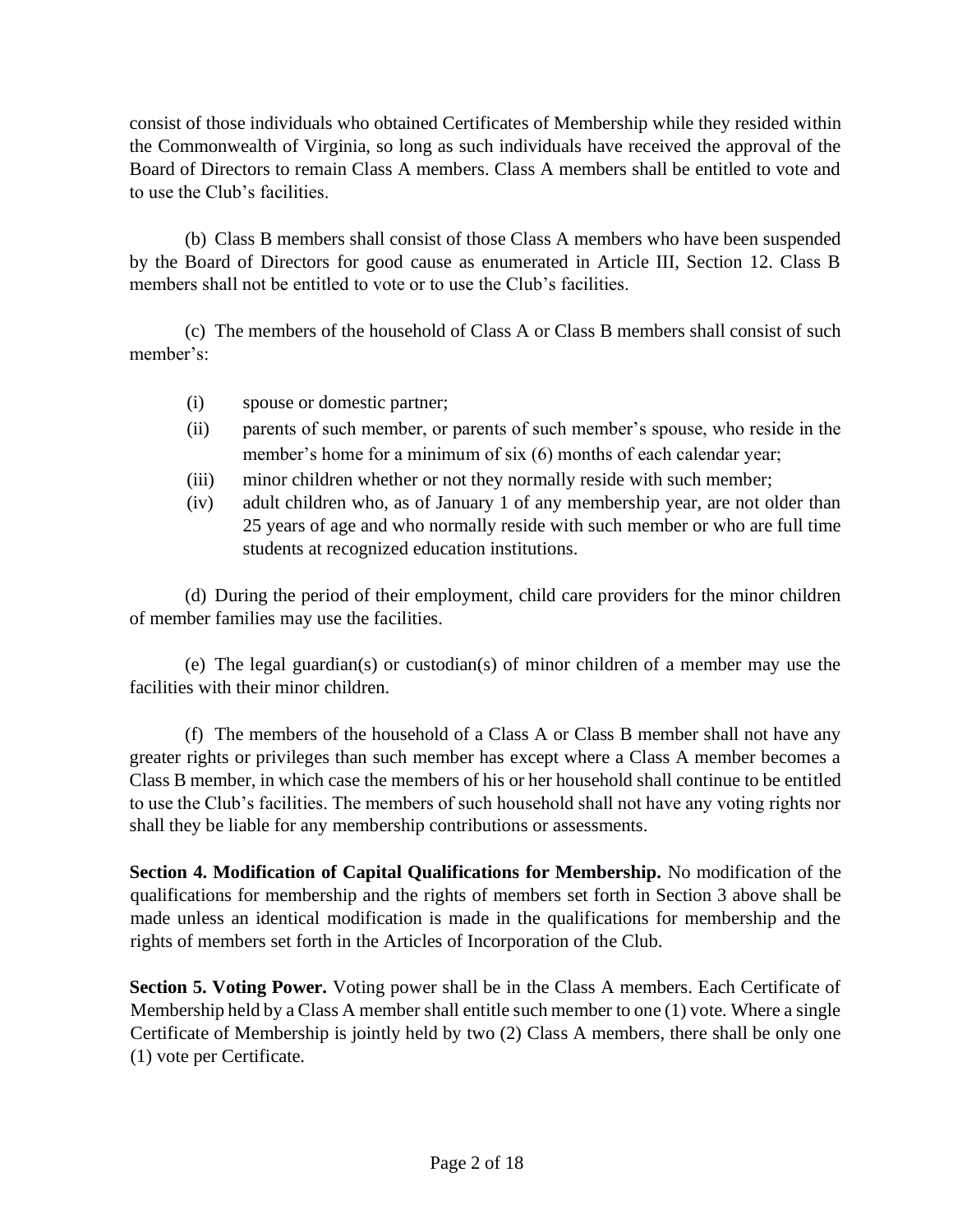**Section 6. Recording of Membership Certificates.** All Certificates of Membership which are issued by the Club shall be recorded by the Membership Director in the Club's membership register. Before the issuance of a Certificate shall take place, the Membership Director shall determine that such issuance is in accordance with these By-Laws.

**Section 7. Transfer of Membership Certificates.** Other than a transfer pursuant to Section 7.1, any holder of a Certificate of Membership wishing to sell that membership shall so notify the Membership Director. All transfers of ownership of Certificates of Membership must be conducted exclusively through the Club. The Membership Director shall maintain a list of applicants wishing to acquire a membership. The Membership Director shall offer available memberships to such applicants on a first come, first served basis. Memberships shall be sold on a first tendered, first sold basis. The price of a membership shall include an initiation fee in an amount established by the Board of Directors, the current amount of the membership contribution and the current annual dues. After the sale of the membership is completed by the Club, the former holder of the membership shall receive the proceeds of the sale up to the amount of the former holder's membership contribution minus all amounts owed to the Club by such former member. All remaining proceeds shall be the property of the Club. Special consideration will be offered prior members who sold their memberships due to a temporary change in residence for up to three (3) years away from the area. Upon their return to the area, the prior member may contact the Membership Director to be put on the waiting list for the next available membership. The requirement for initiation fee will also be waived for these returning members.

**Section 7.1. Transfer of Membership Certificates to Immediate Family Members.** Any holder of a Certificate of Membership shall be permitted to transfer his or her Certificate to a parent, a child, or a spouse without the need to follow the provisions of Section 7. Any holder wishing to transfer a certificate pursuant to this section shall notify the Membership Director of the transfer and the identity of the person to whom the transfer shall be made. Upon verification that the requirements of Section 7.1 are met, the Membership Director shall record the transfer.

**Section 8. Financial Obligations of Members.** All holders of Certificates of Membership shall be obliged to pay, on the stated due date, all approved increases in membership contributions, special assessments, annual dues, late fees, guest fees and any and all other financial obligations appropriately imposed by the Board of Directors in Accordance with these By-Laws. Up to two (2) team representatives, whether or not Directors of the Club, shall be exempt from payment of annual dues and shall be entitled to receive complimentary guest privileges as determined by the Board.

**Section 9. Dues.** Members must pay annual dues for operation and maintenance by March 15th. Annual dues increases shall not exceed ten percent (10%) of the previous year's annual dues or the rate of inflation for the previous year as reported by an appropriate federal government index, whichever is greater, unless a different increase or decrease in dues is approved by two-thirds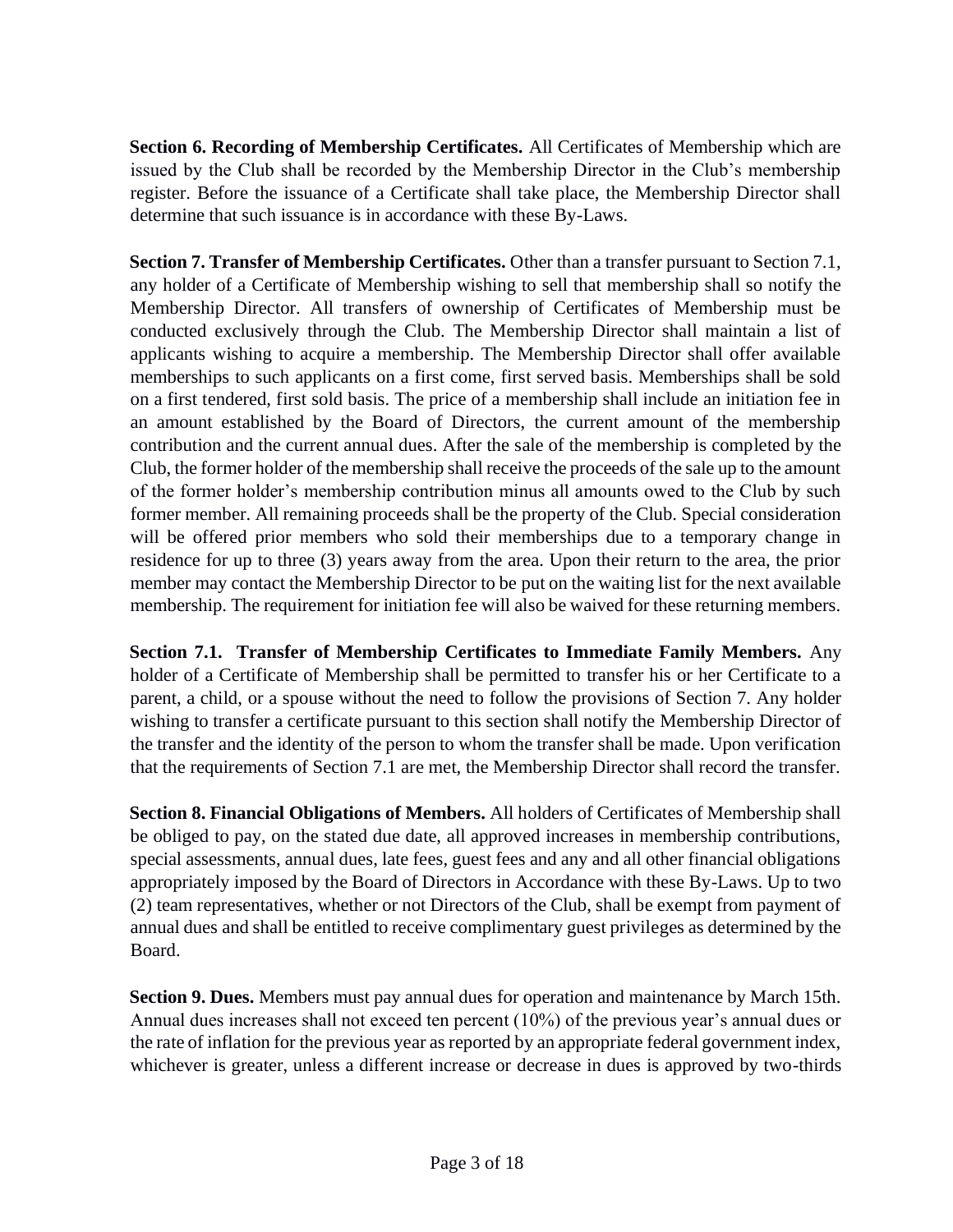(2/3) of the Class A members voting at a duly called members' meeting. The Board may, at its discretion and on an annual basis, allow a senior citizen to obtain discounted dues at a discount of not more than ten percent (10%) of the current dues.

**Section 10. Membership Contributions and Assessments.** No increase in the membership contribution nor assessments for capital improvements shall be made against the holders of Certificates of Membership except as approved by vote of two-thirds (2/3) of the Class A members voting at a duly called members' meeting. Notice of the proposed increase in the membership contribution or proposed assessment must be given to the members in the meeting notice.

### **Section 11. Suspension and Cancellation for Failure to Meet Financial Obligations.**

(a) A Class A member whose membership contribution, assessments, or annual dues have not been received by the Treasurer on or before the due date shall be required to pay a late fee of 25% of the dues amount and, after thirty (30) days from the date by which the payment was required (the "Certificate Cancellation Date"), the Certificate of Membership will be deemed canceled and may be sold.

(b) In the instance where a Class A member's membership contribution, assessments or annual dues have not been received by the Treasurer on or before the due date, the Club shall notify such member in writing by certified mail, return receipt requested, a reasonable time prior to the Certificate Cancellation Date but in no case less than ten (10) days prior to that date. The member has until the Certificate Cancellation Date to pay his or her membership contribution, assessments or annual dues or the Certificate of Membership will be automatically canceled and will be sold pursuant to the By-Laws. If a member whose Certificate of Membership has been canceled pursuant to this paragraph should reapply for membership, the member will not be deemed a returning member as referred to in Article III, Section 7.

(c) The Board of Directors, at its discretion, may reinstate the Class A membership of any member whose Certificate of Membership has been canceled pursuant to paragraph (a) upon the request of that member and upon payment of all dues, assessments and fees in arrears. In this instance the member shall also pay an additional late fee of 10% of the dues amount (for a total late fee of 35%).

(d) If a Certificate of Membership is canceled, Section 7 of Article III shall apply. If the Club has been unsuccessful in its efforts to notify the member whose Certificate of Membership is being canceled, the proceeds from the re-issuance of the member's certificate shall be held for that member to claim.

(e) The Board of Directors, at its discretion, may waive the payment of any late fee when it finds that extenuating circumstances exist.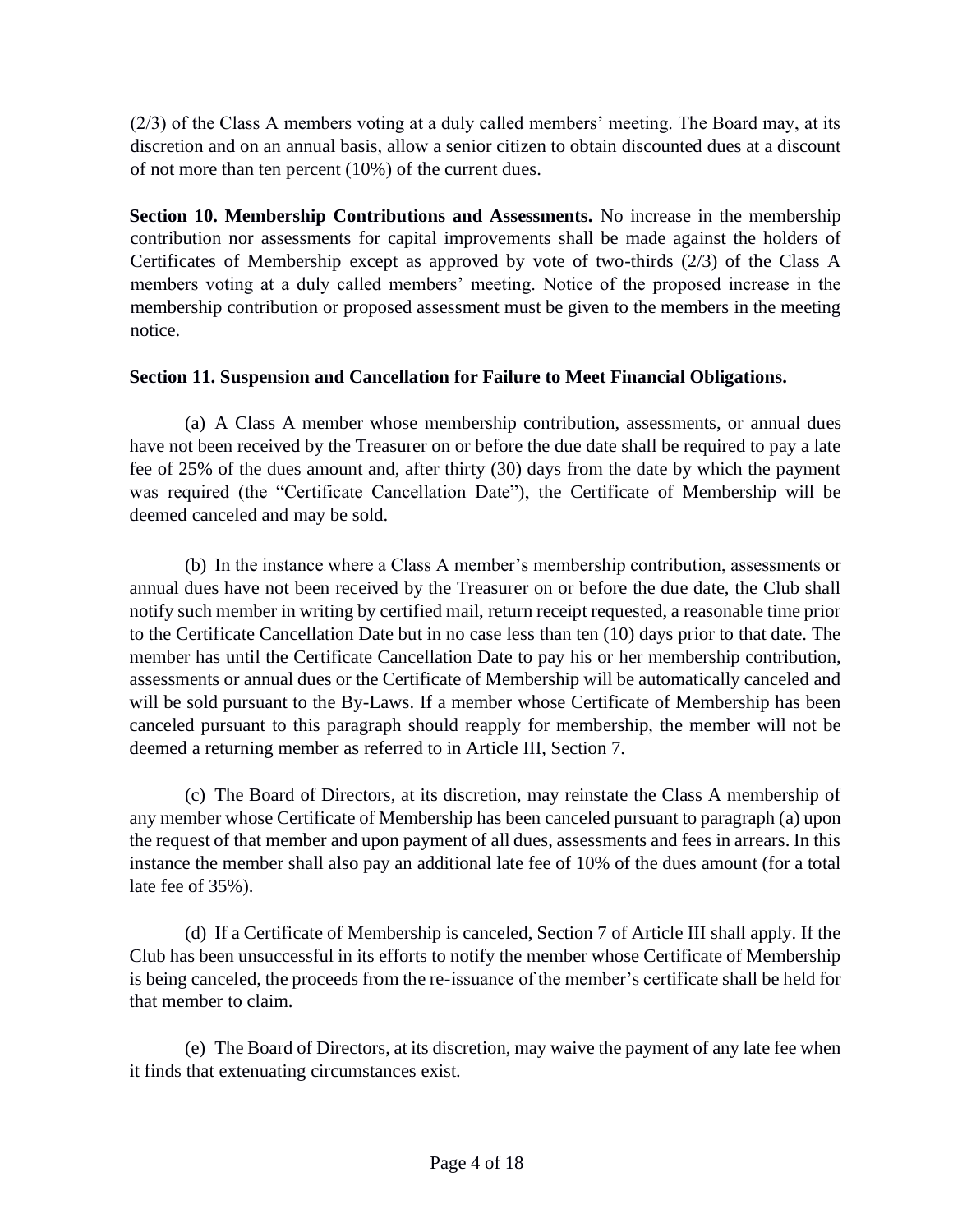#### **Section 12. Suspension and Cancellation for Unacceptable Conduct.**

(a) A Class A member may be suspended for good cause, for a period not exceeding three(3) months, by a majority vote of the Board of Directors and thereby be made a Class B member. The suspension shall be effective only if such member is first notified in writing that the Board of Directors intends to meet and vote on his or her suspension and only if he or she is first given an opportunity for a hearing. Such suspended member shall not be entitled to vote on matters of Club business or use the Club facilities.

(b) A member of the household of a Class A or Class B member may be suspended for good cause, for a period not exceeding three (3) months, by a majority vote of the Board of Directors. The suspension shall be effective only if such Household member is first notified in writing that the Board of Directors intends to meet and vote on his or her suspension and only if he or she is first given an opportunity for a hearing. Such suspended Household member shall not be entitled to use the Club facilities.

(c) Any member may be expelled for good cause by the affirmative vote of two- thirds (2/3) of the Board of Directors and thereby be permanently denied the use of the Club's facilities. The expulsion shall be effective only if such member is first notified in writing that the Board of Directors intends to meet and vote on his or her expulsion and only if he or she is first given an opportunity for a hearing.

(d) If the Board of Directors expels a member, the Certificate of Membership held solely by such member shall be canceled. If a Certificate of Membership is held jointly by such member, then the Board of Directors, at its discretion, may permit the other joint holder to continue to hold the Certificate of Membership solely in his or her own name if such other joint holder agrees. If the other joint holder does not agree to hold the Certificate of Membership solely in his or her own name, or if the Board of Directors does not permit such a holding, then the Certificate of Membership shall be canceled. The former holders of the Certificate of Membership shall receive the proceeds of the issuance of such Certificate by the Club, up to the amount of the former holder's membership contribution, minus any amount owed to the Club by such former holder. Any remaining proceeds shall be the property of the Club. This shall be in accordance with the provisions of Article III, Section 7.

(e) Good cause for suspension or expulsion includes, but is not limited to: (i) a repeated failure to adhere to the rules and regulations governing the conduct of Club members, (ii) a serious breach of decorum or conduct of an extraordinary nature and, (iii) other grounds set forth in these By-Laws.

**Section 13. Refunds to Suspended or Expelled Members.** Any member suspended or expelled pursuant to Article III, Sections 11 or 12, shall not be entitled to any refund of dues.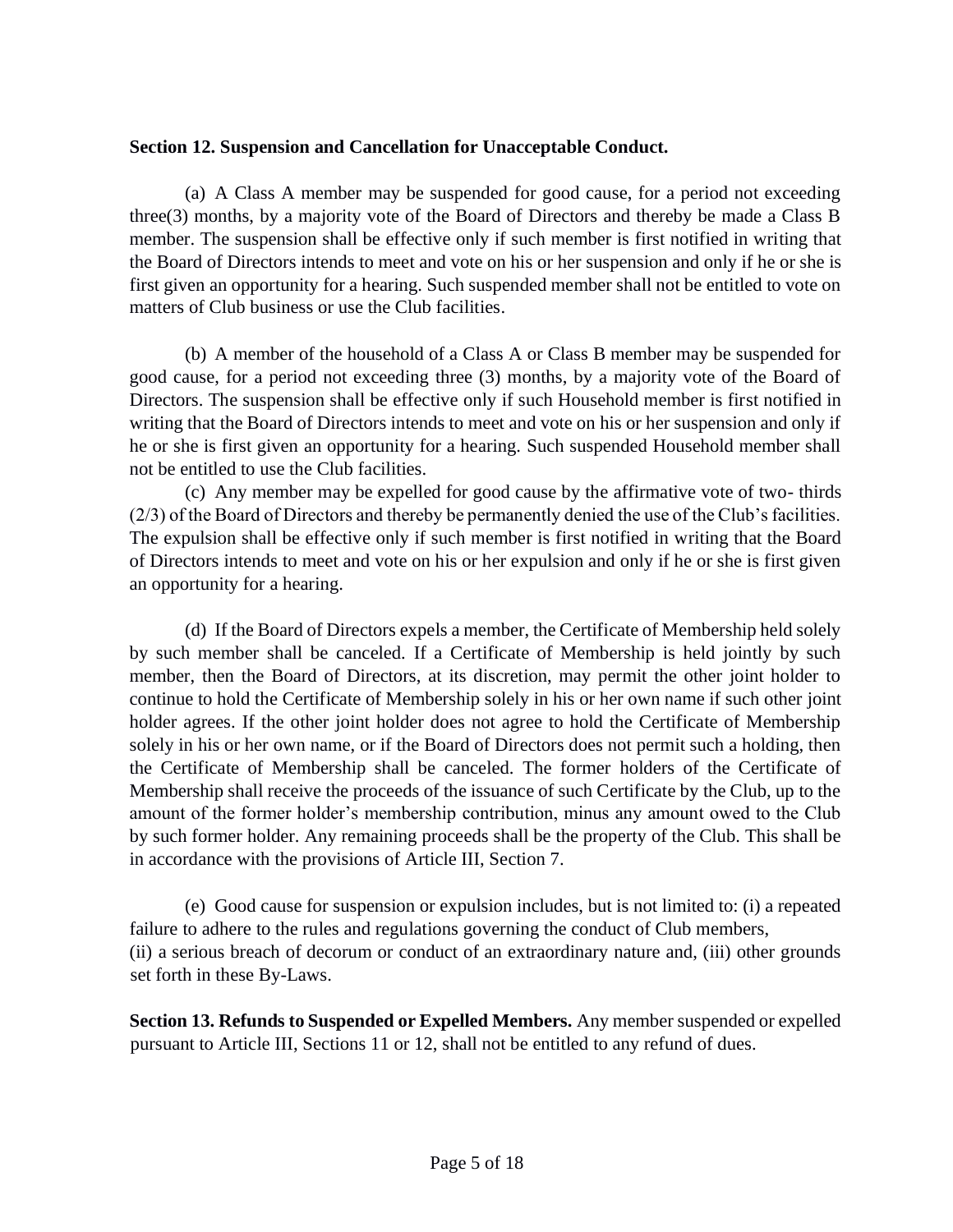## **ARTICLE IV Members' Meetings**

**Section 1. Time and Place of Annual Meeting.** The annual meeting of the Club shall be held no later than August 31 of each year at such time and place within Fairfax County, Virginia, as the Board of Directors shall designate.

**Section 2. Special Meeting.** A special meeting of the members may be called by the President or at the written request of ten percent (10%) of the Class A members.

**Section 3. Quorum.** A quorum at any annual or special meeting shall consist of ten percent (10%) of the Class A members entitled to vote, represented in person or by proxy. This provision does not require the establishment of a quorum for conducting Club business, unless a point of order calling for a quorum is raised.

**Section 4. Voting Rights.** Each Class A member entitled to vote shall be limited to one (1) vote and may vote either in person or by assigned written proxy. Proxies must direct the specific manner in which they are to be voted and must be delivered to the Board of Directors, which shall be responsible for voting them. A Class A member's right to vote at any meeting shall not be abridged.

## **Section 5. Notice.**

(a) Notice of an annual or special meeting shall be made not less than ten (10) nor more than fifty (50) days before the date of the meeting to each Class A member entitled to vote at such meeting. Such notice shall state the place, day and hour of the meeting and, in the case of a special meeting, the purpose or purposes for which the meeting is called. The notice shall be in writing and/or sent by electronic mail transmission, addressed to each Class A member at that member's address as it is shown on the records of the Club. Notice shall also be posted on the Club website not less than ten (10) days before the date of the meeting. In the case of an amendment to the Articles of Incorporation or in the case of a plan of merger or consolidation, a written notice shall be mailed to each Class A member entitled to vote not less than twentyfive

(25) nor more than fifty (50) days before the date of the meeting and shall be accompanied by a copy of the proposed amendment or plan of merger or consolidation or a summary thereof.

(b) A written waiver of any notice required in subsection (a) above signed by the member entitled to such notice, or waiver by electronic mail or other electronic transmission by such person, shall be deemed equivalent to notice.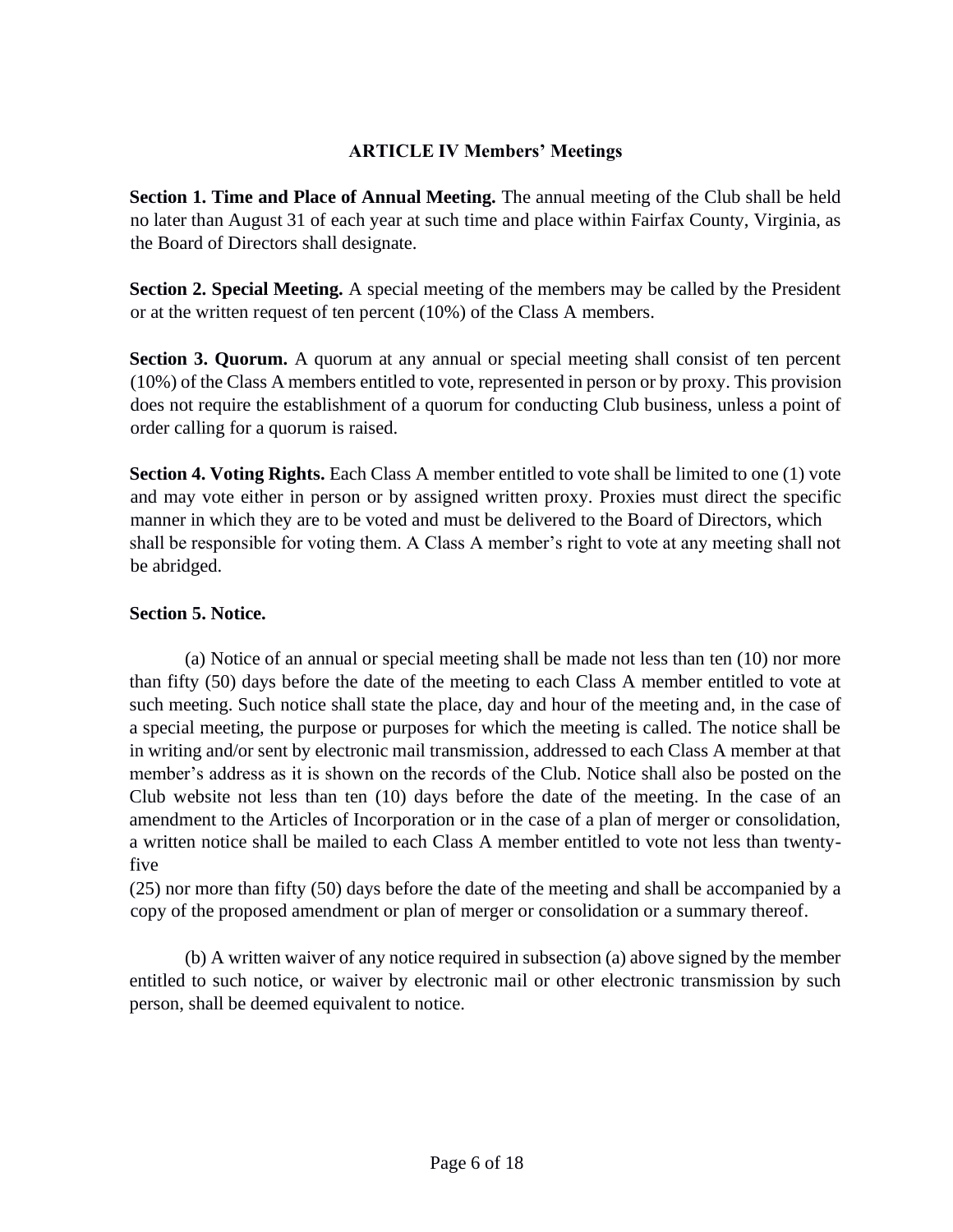**Section 6. Standing Rules.** Where not inconsistent with the laws of the Commonwealth of Virginia, the Articles of Incorporation, or the By-Laws, meetings shall be conducted in accordance with the most current edition of Robert's Rules of Order.

# **ARTICLE V Board of Directors**

**Section 1. Powers.** Subject to the provisions of the laws of the Commonwealth of Virginia and any limitations in the Certificate of Incorporation or these By-Laws relating to action required to be approved by the members, the business and affairs of the corporation shall be managed and all corporate powers shall be exercised by or under the direction of the Board of Directors. The authority of the Club is vested in the Board of Directors as an entity, and not delegated to any individual Director except as detailed within these By-Laws. The discharge of any salaried employees of the Club shall be subject to the advance approval of the Board of Directors.

**Section 2. Number of Directors and Compensation.** The Board of Directors shall be comprised of fourteen (14) Class A members. Any Class A member or adult member of a Club member's household can stand for election to be a Director with the following provisos:

- a) A person can stand for election to a second consecutive term, either for reelection to their current position or for election to a new position on the Board.
- b) No person shall be eligible for election if such election would result in two people of the same household being on the Board at the same time.
- c) No household shall serve more than 4 consecutive years on the Board.

Directors shall be exempt from payment of annual dues and shall be entitled occasionally to receive complimentary guest privileges as determined by the Board.

**Section 3. Directors.** The Directors of the Club shall be as follows:

- a) **President.** The President shall preside at all meetings of the members and at all meetings of the Board of Directors. The President shall perform such other duties as customarily pertain to the office of the President. The President shall appoint, subject to the confirmation of the Board of Directors, all standing and special committees, designating the chairman of each and, subject to the direction of the Directors, shall serve as the authorized agent of the Club in the signing of contracts and all similar actions.
- b) **Vice President – Operations & Maintenance**. The Vice President Operations & Maintenance shall, in conjunction with the Club Manager, be responsible for the operations and maintenance of the Club, including prioritizing and addressing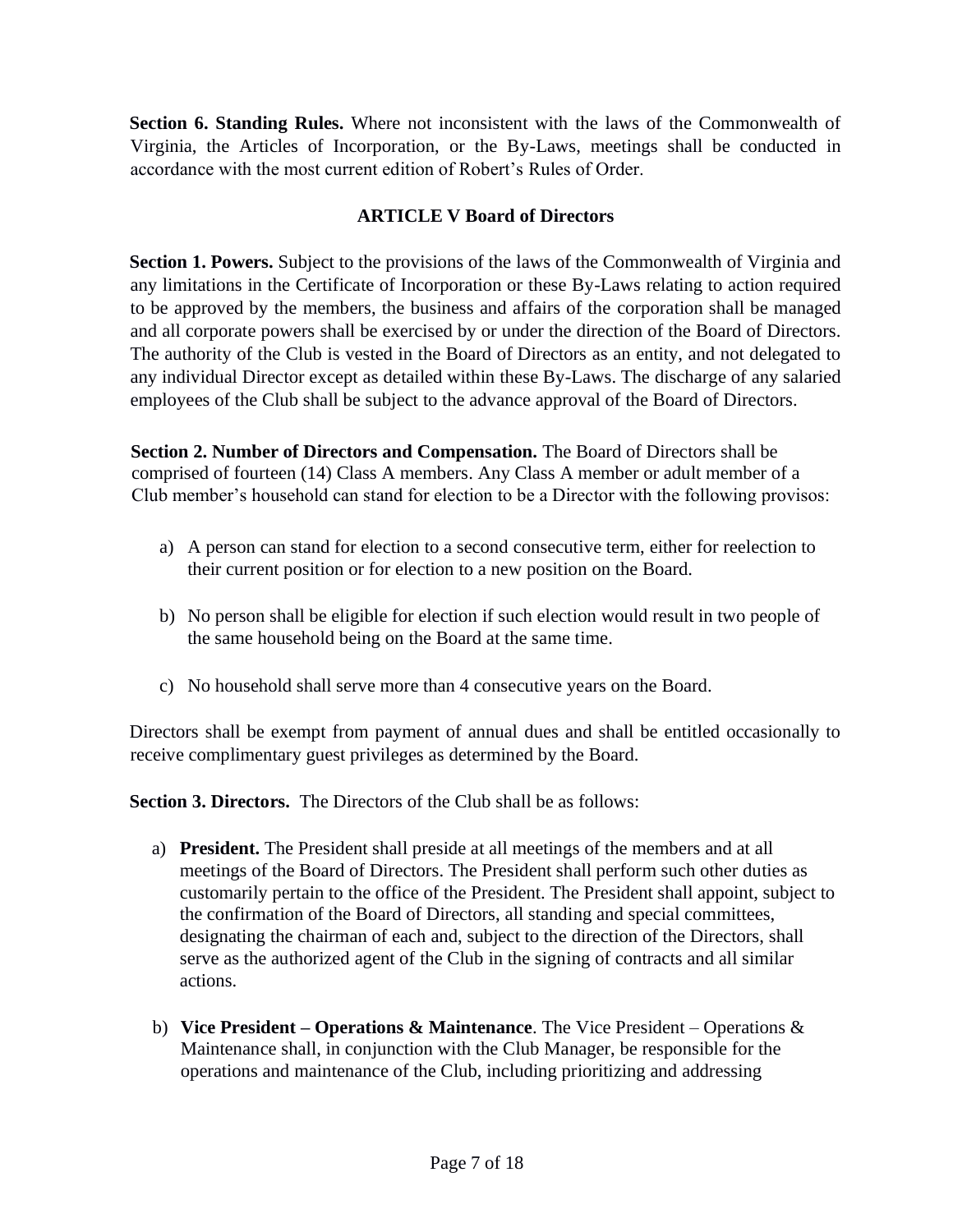operations and maintenance issues, including but not limited to maintaining the grounds, parking lot, swimming pools, tennis courts, structures (e.g., pump houses, sheds) and undeveloped property, as well as focusing on the execution, efficiency and suitability of the operational processes. The Vice President – Operations  $\&$  Maintenance shall, at the Club Manager's request, provide Board-level support for the Club Manager's interpretation and enforcement of all Club rules and regulations. The Vice President – Operations & Maintenance will be the chairperson for the Operations  $\&$ Maintenance Committee.

- c) **Vice President – Personnel.** The Vice President Personnel shall, in conjunction with the Club Manager, be responsible for the evaluation and selection of salaried and nonsalaried Club employees, including assistant managers, guards, front desk staff, snack bar staff and others not associated with specific competitive sports programs, (i.e., dive, swim, and tennis) the coaches for which, shall be evaluated and selected by the respective team representative Board members. The Vice President – Personnel shall be responsible for all Human Resources issues and reporting requirements relating to all salaried and non- salaried Club employees, including those associated with the Club's competitive sports programs. The Vice President – Personnel will be the chairperson for the Personnel Committee.
- d) **Secretary.** The Secretary shall prepare and maintain full minutes of all meetings of the members and of the Board of Directors, and shall maintain minutes of all meetings of all Committees. The Secretary shall cause such minutes to be made available to the membership by posting on the Club website or distribution via electronic means to the membership, each within one (1) week of the approval of such minutes by the Board of Directors. The Secretary shall circulate draft minutes to Directors within one week of the conclusion of each meeting; revision (if any) and approval of the draft minutes shall be an item on the agenda of the next meeting of the Board of Directors. The Secretary shall ensure that minutes are maintained on the Club website for at least one year following their posting. The Secretary shall cause written notice of any annual or special meeting of the members to be mailed pursuant to the notice requirements set forth in Article IV, Section 5. The Secretary shall prepare and file all reports and documents required by the Virginia State Corporation Commission. The Secretary shall have custody of the records of the Club, including such items as the Club's safety deposit box and other record filing mechanisms – both physical and digital.
- e) **Membership Director.** The membership director shall be responsible for managing the Club's membership database, including but not limited to interpretation and enforcement of the Club bylaws and rules concerning membership eligibility, dues, and deadlines. The membership director is responsible for managing the annual membership database, invoicing and collecting annual membership dues, and any other issues related to the upkeep of membership records. The membership director shall work directly with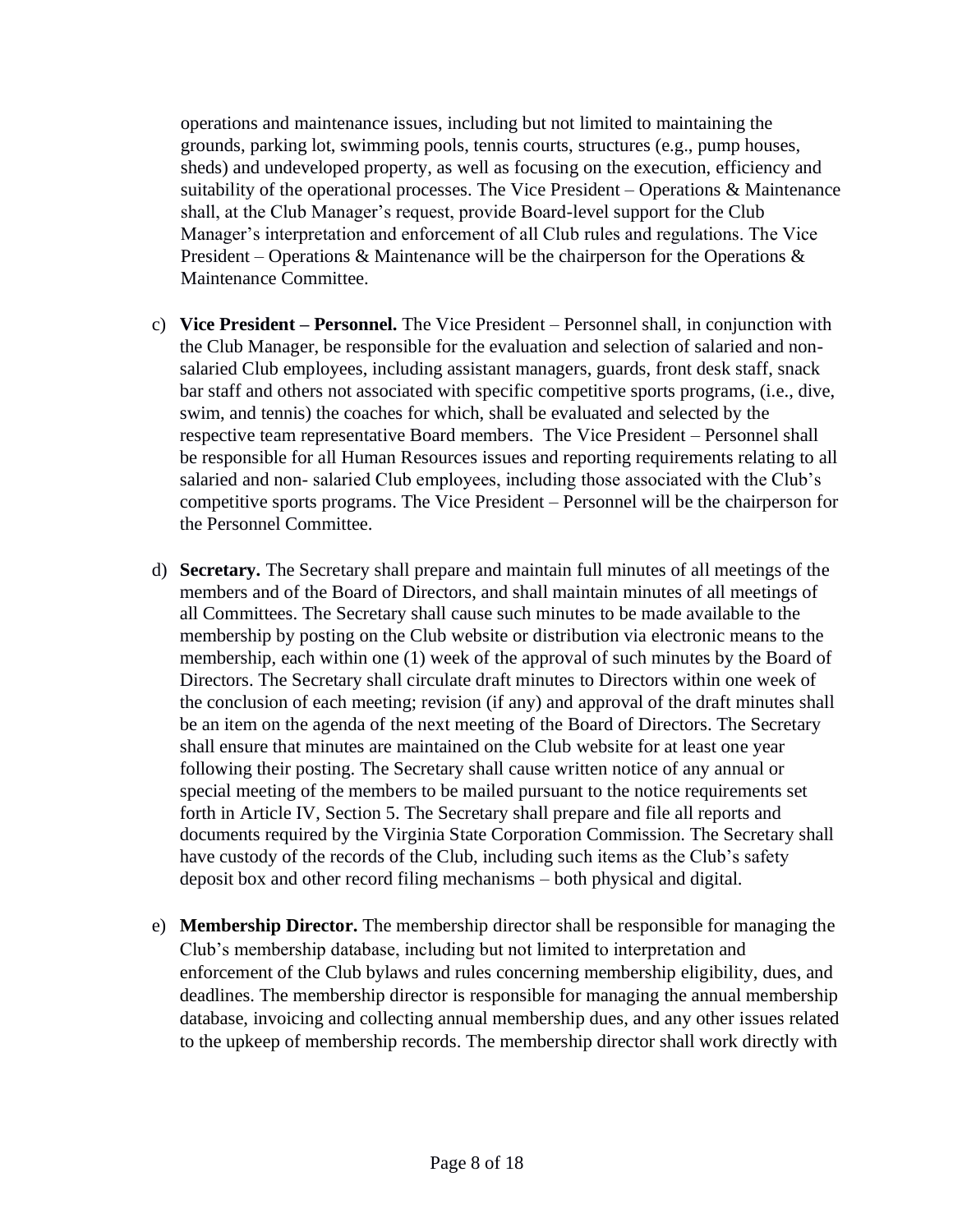the communications director to advertise the annual membership registration and market the club throughout the year, to attract new members.

f) **Treasurer.** The Treasurer shall have day-to-day management and control of all funds of the Club, subject to the control of the Board of Directors. The Treasurer shall provide and maintain full and complete records of all the assets and liabilities of the Club and all transactions involving those assets. The financial records of the Club shall at all reasonable times be open to inspection by any member of the Board of Directors, but in no event later than three (3) business days after a request is made. The Treasurer shall prepare and submit at each regular meeting of the Board of Directors and, at the annual meeting of the members, information on the financial condition of the Club and the results of its operations as of such dates and in such forms as determined by the Board of Directors. The Treasurer shall be responsible for establishing accounting policies and procedures for the effective control and protection of Club assets. The Treasurer shall be responsible for the preparation or, as determined by the Board of Directors, overseeing the preparation by a designated third party, of such tax reports and returns as local, state and federal agencies may require. The Treasurer shall be responsible for compiling and providing all information necessary to support an independent annual audit of the financial statements of the Club. The Treasurer will oversee any financial planning related to long-term strategic capital improvements, in coordination with the Strategic Planning Director. The Treasurer will be the chairperson for the Finance Committee.

The Treasurer, as considered necessary, may contract with an accountant/bookkeeper to provide and maintain the financial records of the Club and prepare such reports as deemed necessary. The outside accountant/bookkeeper shall pay out of funds on hand all of the just debts and obligations of the Club and make disbursements as specified in Article IX, Section 2, in full coordination with the Treasurer.

g) **Communications Director.** The Communications Director shall define and implement a communications strategy that encompasses all Club activities, including communications that are club-wide and program or team-specific; and communications through all forms of media, including but not limited to print, signage at the clubhouse, online, social media, and email. The Communications Director shall provide regular communications to membership on such Club activities, at a minimum monthly during the months of May through October. The Communications Director shall notify members in a timely fashion with information on closings and openings due to weather or soiling. The Communications Director shall provide all notices to members and coordinate all postings to the Club website required by these By-Laws, and shall carry out all other communications tasks of the Club.

h) **Social Programs Director.** The Social Programs Director shall be primarily responsible for the organization and conduct of social events for the members of the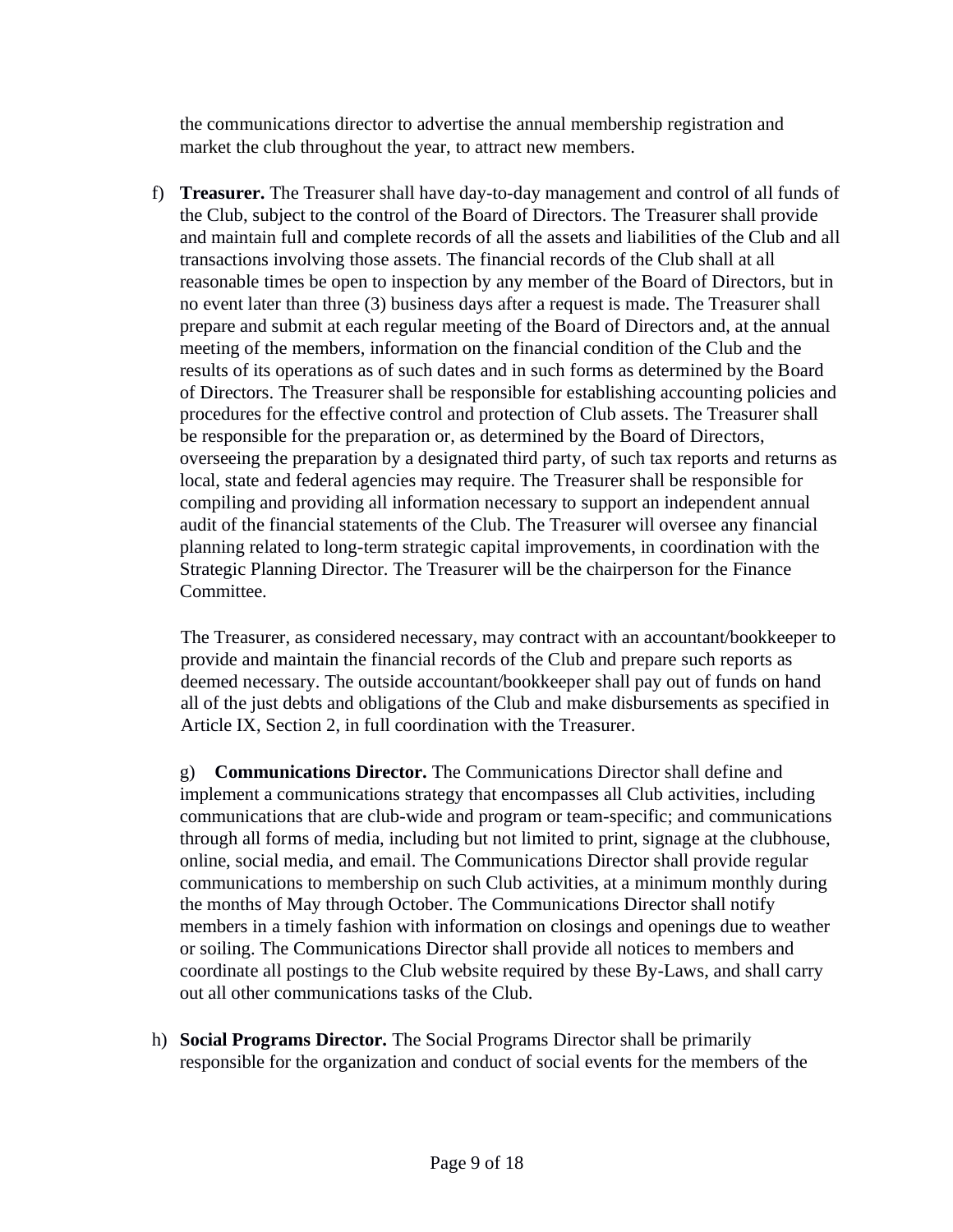Club. This includes the development of a plan to be presented to the Board for approval prior to the start of the summer season. The plan must include both existing and any newly proposed activities to be initiated and managed by the Social Directors over the upcoming summer season.

- i) **Strategic Planning Director.** The Strategic Planning Director shall be responsible for the long-term strategic planning of Club capital improvements. The Strategic Planning Director will oversee a planning process, to be updated annually as necessary, to address the long-term development needs of the Club. The capital improvement plan shall include, but not be limited to, the improvement and renovation of Club facilities including the Clubhouse, pumphouses, pool area, tennis courts and area, and parking lot as well as any other areas owned by the Club. The Strategic Planning Director will be the chairperson for the Strategic Planning Committee.
- j) **Dive Team representative.** The Dive Team representative shall be primarily responsible for matters concerning the operation of the Club's Dive Team, including but not limited to evaluating and selecting salaried and non-salaried staff and representing the Dive Team to the Board, to the Northern Virginia Swim League and to other league teams.
- k) **Swim Team representative.** The Swim Team representative shall be primarily responsible for matters concerning the operation of the Club's swim team, including but not limited to evaluating and selecting salaried and non-salaried staff and representing the swim team to the Board, to the Northern Virginia Swim League and to other league teams.
- l) **Tennis Team Representative.** The Tennis Team representative shall be primarily responsible for matters concerning the operation of the Club's Tennis Teams, including both junior and adult teams. The Tennis representative shall be responsible for, but not limited to, evaluating and selecting salaried and non-salaried staff, representing the Tennis Teams to the Board, to the Northern Virginia Tennis League and Tysons Cup Leagues, and to other league teams.

**Court Activities Director.** The Court Activities Director will be responsible for all non- team tennis related activities at the Club year-round. This includes spring, summer, and fall tennis court reservations, clinics, camps, tournaments, court maintenance, equipment purchases (balls, carts, nets, brooms, etc.), and any other matters concerning tennis court usage. This role is responsible for a) determining what activities will be offered, b) establishing criteria for determining which activities have priority over use of Club facilities, and c) ensuring that the Club is not unduly burdened (financially or otherwise) by the offering of such activities. The Court Activities Director will also ensure that the activities comply with the rules and regulations of the Club and work with the VP of Personnel to ensure that the activities are staffed by fully competent and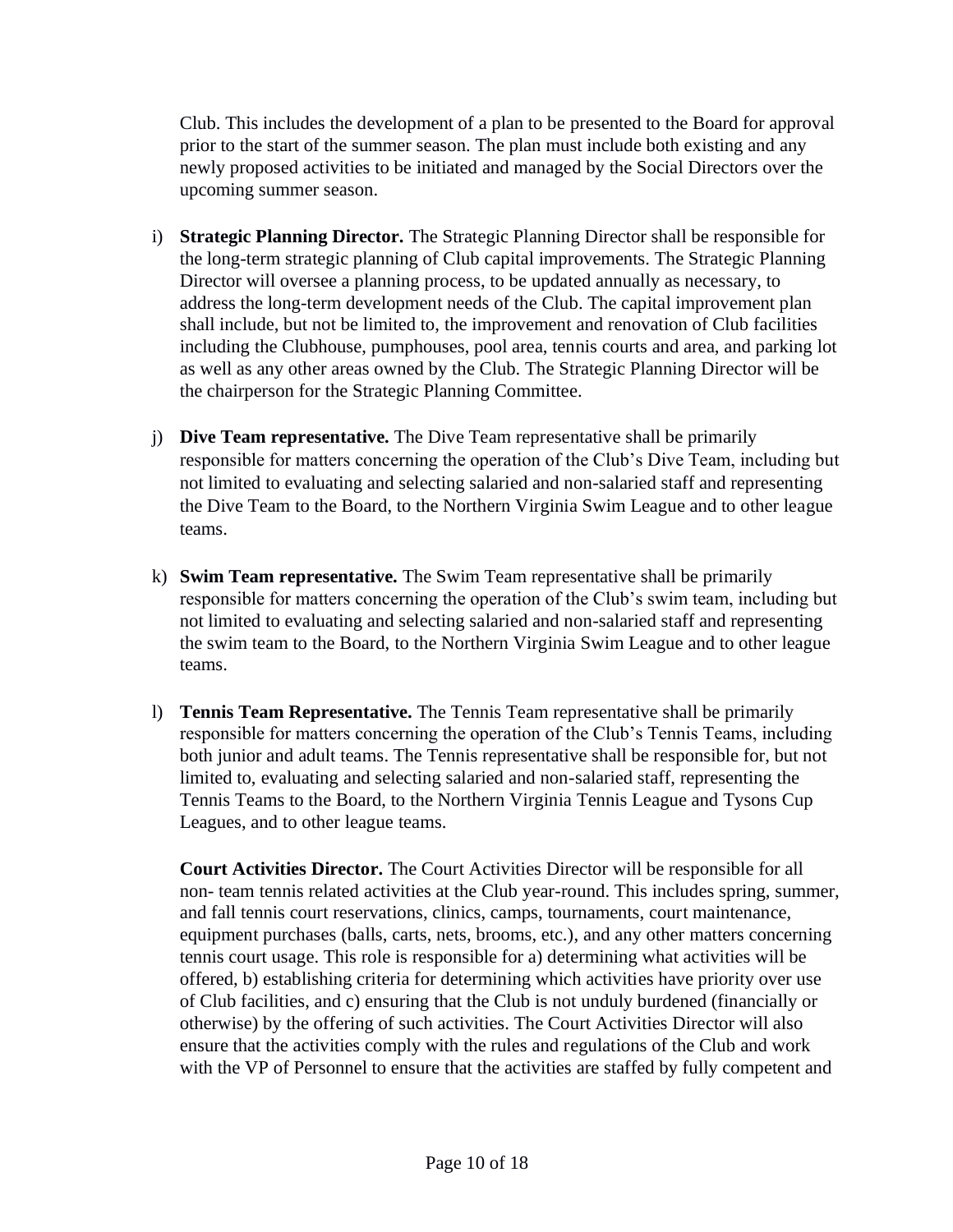fairly compensated staff. The Court Activities Director will work the VP of Operations & Maintenance and the Club Manager to determine court hours, court usage and allocation, group and individual lessons, camps, and any other matters concerning court usage. The Court Activities Director, in coordination with the Club Manager and relevant team representatives, will work to establish guidelines with Board approval for availability and use of Club facilities for all private lessons.

- m) **At-Large Director.** In order to ensure that club members of all interests and backgrounds are represented on the Board of Directors, the At-Large Director shall be responsible for representing member constituencies that otherwise might not be adequately represented on the Board; and for providing a perspective that balances the interests of the club's respective sports teams and programs with the interests of the more general or recreational club users. These constituencies include but are not limited to senior citizens, long-time members of the club, recently joined members, or others that may be identified over time. Reflecting this goal of cross-constituency representation, the At-Large Director will chair the Nominating Committee and be responsible for working with other Directors to recruit and develop new potential candidates for Board roles, as well as Class A members to serve on various standing committees in non-board level roles. This director will also be responsible for developing an "onboarding" program for new Board members that will include review of Club By-Laws, history, and finances.
- n) **Officers.** The President, Vice President Personnel, Vice President Operations & Maintenance, Secretary and Treasurer shall be considered Officers of the corporation.

**Section 4. Election.** The nominating committee shall present a full slate of the candidates for vacancies on the Board of Directors at an annual members' meeting, and nominations shall be accepted from the floor. In voting for Directors, the members who are qualified to vote shall be entitled to cast one (1) vote for one (1) nominee for each existing vacancy. No qualified member shall cast more than one (1) vote for any one (1) nominee in a single balloting. At an annual members' meeting the nominees receiving the highest number of votes cast shall be declared elected. Tie votes shall be resolved by separate ballot.

### **Section 5. Terms.**

- a) Directors are elected for specific two (2) year terms. Newly elected Directors shall take office at the September regular meeting of the Directors.
- b) The following positions shall be elected on odd numbered years: President, Vice President – Operations & Maintenance, and At-Large Director.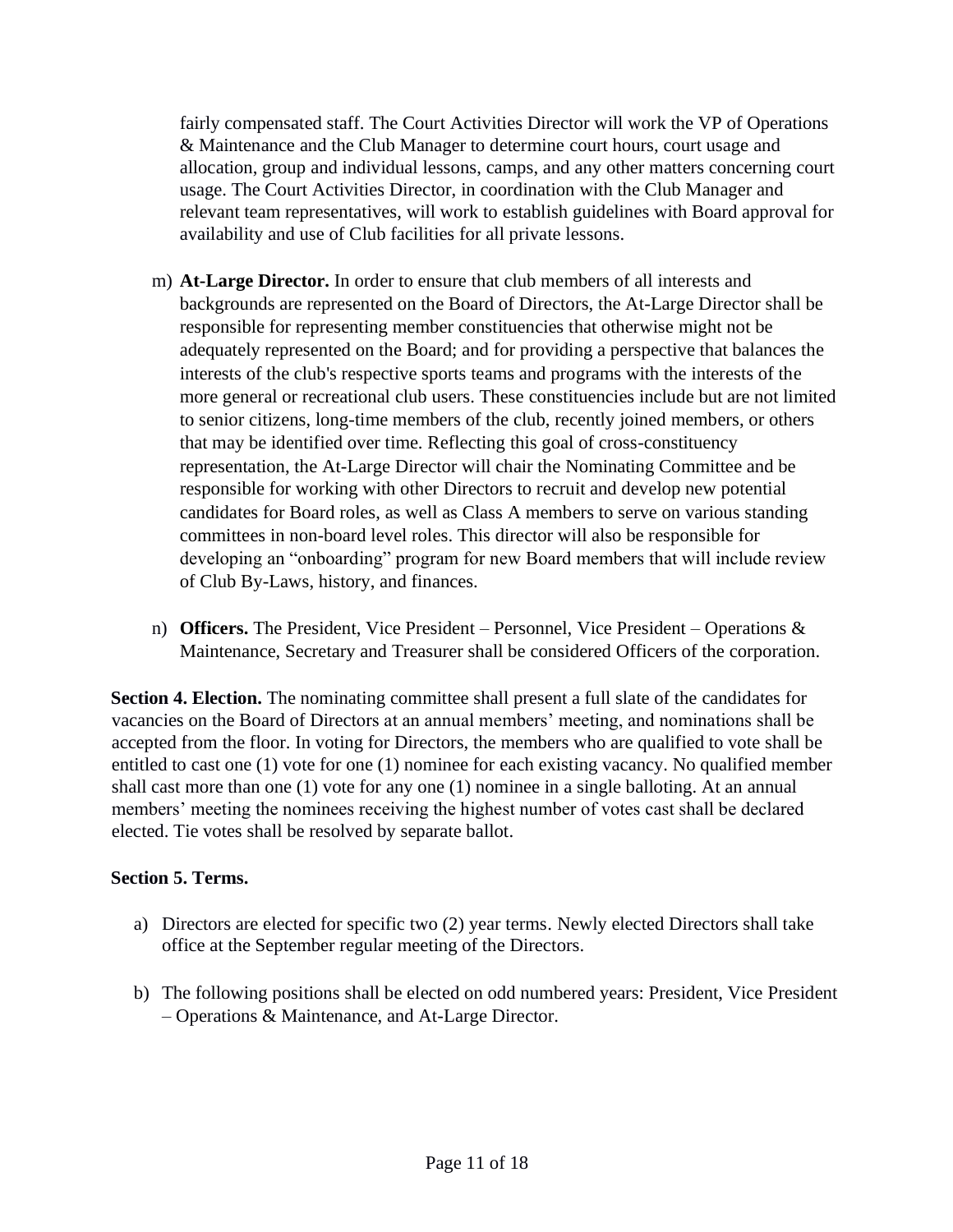- c) The following positions shall be elected on even numbered years: Vice President Personnel, Secretary, Membership Director, Treasurer, Communications Director, and Strategic Planning Director.
- d) The Dive Team Representative, Swim Team Representative, Tennis Team Representative, Court Activities Director, and Social Programs Director positions will have two representatives each, one elected annually by the membership. However, only one will be a voting member of the Board at any given time. Each year, following the annual election, the Board member serving as the full voting representative to the Board will end their term on the Board, and the previously elected nonvoting representative will transition to serve as the full voting member of the Board.

**Section 6.** Removal. Any member of the Board of Directors may be removed from the Board by an affirmative vote of two-thirds (2/3) of the members voting at an annual members' meeting or at a special meeting called for that purpose, provided that such member of the Board is first notified in writing of the meeting to vote on his or her removal and only if he or she is first given an opportunity for a hearing. Such vote shall be anonymous and the Director at issue shall abstain from the vote. If any Director fails to attend three consecutive regular meetings of the Board, or otherwise fails to perform the duties required of him or her, the Board of Directors may request such Director's resignation.

**Section 7. Vacancy.** Vacancies on the Board of Directors resulting from an unfulfilled term shall be filled by a majority vote of the remaining Directors with the proviso that such vacancy cannot be filled with a member from the same household as a then serving Director until his or her successor has been elected by the members entitled to vote, who shall make such election at their next annual meeting, or at any special meeting duly called for that purpose and held prior to said annual meeting.

# **ARTICLE VI Board of Directors' Meetings**

**Section 1. Time and Place of Regular Meetings.** Regular meetings of the Board of Directors shall be held at such intervals and at such places as the Board of Directors deems necessary, provided that the Board shall hold regular meetings at least monthly during the months of May through September inclusive, and at least quarterly during the remainder of the year.

**Section 2. Special Meeting.** A special meeting of the Board of Directors may be called by the President, and shall be called by the President on the request of not fewer than one-third (1/3) of the Directors.

### **Section 3. Notice.**

(a) Notice of the time and place of regular and special meetings shall be delivered personally or by telephone to each Director or sent by first-class mail or electronic mail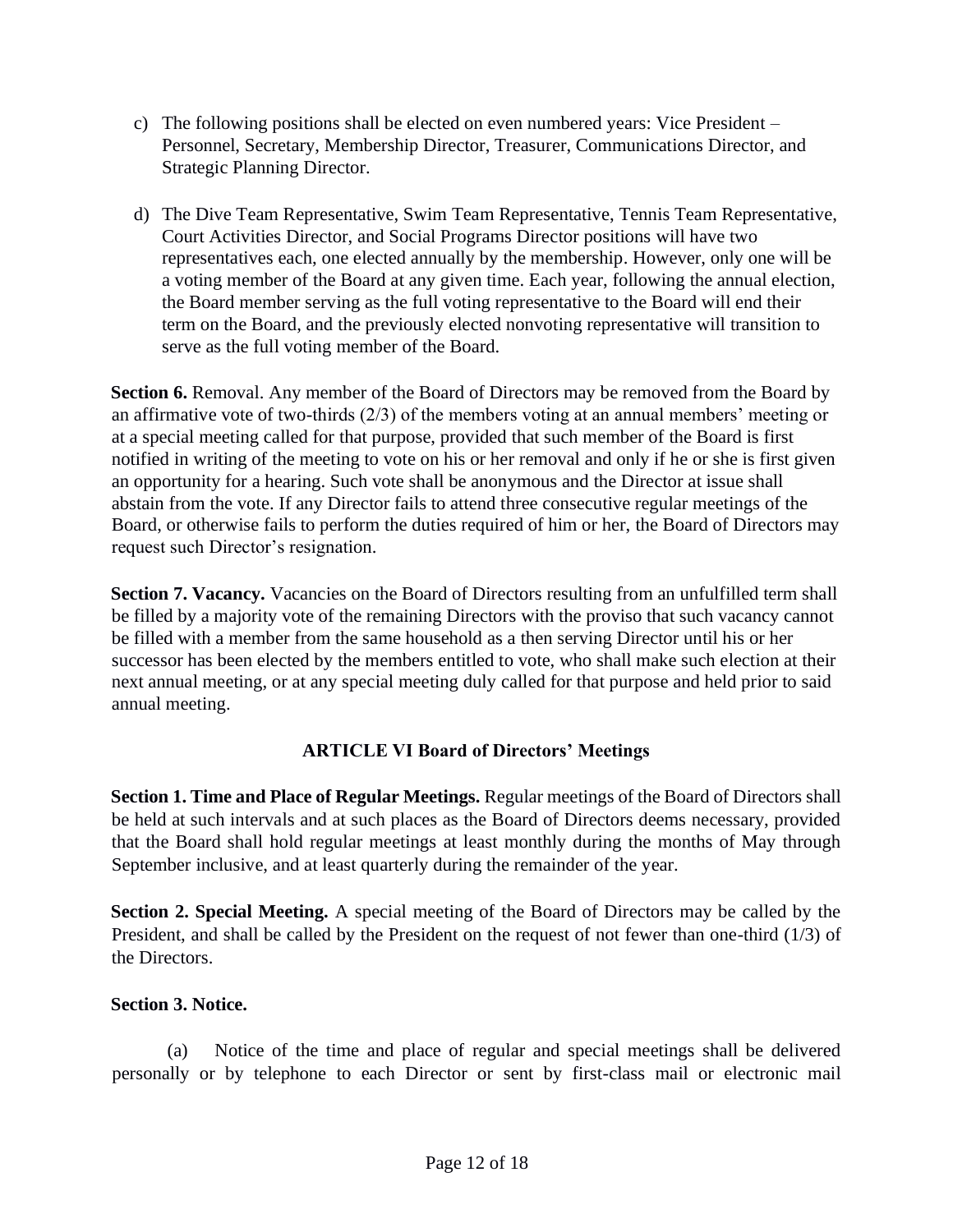transmission, addressed to each director at that Director's address as it is shown on the records of the Club. If the notice is mailed, it shall be deposited in the United States mail at least four (4) days before the date of the meeting. If the notice is delivered personally or by electronic mail transmission or telephone, it shall be delivered at least twenty-four (24) hours before the time of the meeting. Notice of the time and place of regular and special meetings shall be provided to Class A members by posting on the Club website and distribution via electronic means to the membership at least twenty-four (24) hours before the time of the meeting. Class A members may attend and observe such meetings, but may not participate unless invited to do so by the Board Chair. Notice of a special meeting shall state the purpose or purposes for which the meeting is called. Unless otherwise indicated in the notice thereof, any and all other business may be transacted at a special meeting.

(b) A written waiver of any notice required in subsection (a) above signed by the member entitled to such notice, or waiver by electronic mail or other electronic transmission by such person, shall be deemed equivalent to notice. Attendance of a person at a meeting shall constitute a waiver of notice of such meeting, except when the person attends a meeting for the purpose of objecting, at the beginning of the meeting, to the transaction of any business because the meeting is not lawfully called, noticed or convened.

**Section 4. Quorum.** A majority of the total number of Directors (not including any ex officio members of the Board) shall constitute a quorum for the transaction of business and the act of a majority of the Directors present at any meeting at which there is a quorum shall be the act of the Board of Directors. If a quorum is not present at any meeting of the Board of Directors, then the Directors present may adjourn the meeting from time to time, without notice other than announcement at the meeting, until a quorum is present.

### **ARTICLE VII Club Manager**

The Club Manager shall be an employee of the Club. The Club Manager shall be responsible for the day-to-day management of the Club and all associated property and grounds, as well as the maintenance, repair, and security of the Club's physical facility. The Club Manager shall supervise all Club staff unless such supervision is reserved by the Board of Directors or these By-Laws to the Board or a Committee. The Board of Directors may request that the Club Manager attend regularly scheduled meetings for the purposes of updating the Board of Directors on matters of Club operations. The Club Manager shall implement Club and facility rules as promulgated by the Board of Directors, and shall have sole and final authority to interpret and enforce such rules on a day-to-day basis. Individual Board members shall not have the authority to overrule the determination of the Club Manager regarding the interpretation or enforcement of any rule and such determinations shall only be modified or changed pursuant to a resolution adopted by the Board of Directors at a duly noticed meeting.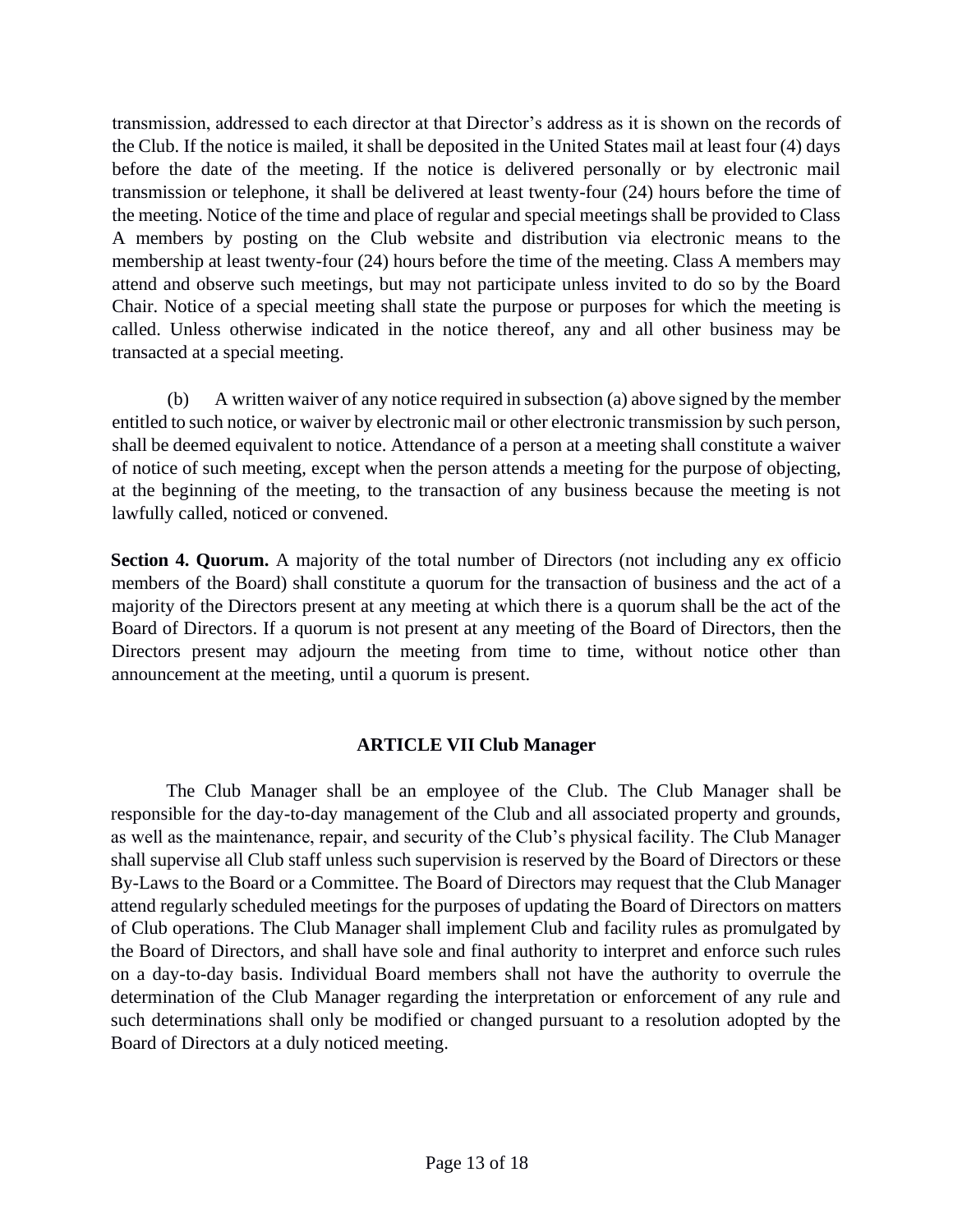#### **ARTICLE VIII Committees**

**Section 1. Permanent Committees.** There shall be such permanent committees as are designated in this Article. All members of the Board of Directors, the Club Manager, and any Class A member of the Club may choose to participate in and be active members of any such

committee. Any such committee shall exercise such specific powers and authority in the management of the business and affairs of the Club as are specifically set forth in these By-Laws, all other powers and authority being specifically reserved to the Board of Directors. Each committee shall keep regular minutes of its meetings. A copy of those minutes shall be provided to the Secretary within fifteen (15) days following each committee meeting and each committee shall report to the Board of Directors on the matters within its authority at each Board meeting.

**Section 2. Personnel Committee.** There shall be a permanent Personnel Committee, chaired by the Vice President – Personnel. The Personnel Committee shall oversee all salaried employees including team coaches and pros (day-to-day operations being managed by program Directors and the appointment, discharge and compensation being subject to advance approval of the full Board of Directors); shall assist the Club Manager in evaluation and selection of non-salaried employees; be responsible for maintaining, updating, interpreting, and enforcing the Club's employee code of conduct and otherwise ensuring that all salaried and non-salaried employees of the Club carry out their respective duties in a manner consistent with their stated responsibilities; be responsible for all human resources issues and reporting requirements; and conduct such other personnel activities the Board may delegate to it.

**Section 3. Maintenance & Operations Committee.** There shall be a permanent Maintenance & Operations Committee, chaired by the Vice President – Operations & Maintenance. The primary function of the Maintenance & Operations Committee shall be to interface with Club members concerning all matters relating to club maintenance and operations, including but not limited to receiving and responding to member comments about club operations or facilities, working with committee members to evaluate comments or complaints, to set priorities and to otherwise provide a high level of access to Club members interested in the Club's maintenance and operations.

**Section 4. Finance Committee.** There shall be a permanent Finance Committee, chaired by the Treasurer. The Finance Committee shall be responsible for monitoring and reporting on all issues relating to club finances, including but not limited to engaging an outside firm to prepare the club's monthly and annual financial statements; reviewing such financial statements; evaluating and engaging an auditor; and recommending responses to remedial actions suggested by the auditor.

**Section 5. Strategic Planning Committee.** There shall be a permanent Strategic Planning Committee, chaired by the Strategic Planning Director. The Strategic Planning Committee shall be responsible for articulating, managing and driving the schedule of long-term renovations and improvements of club facilities.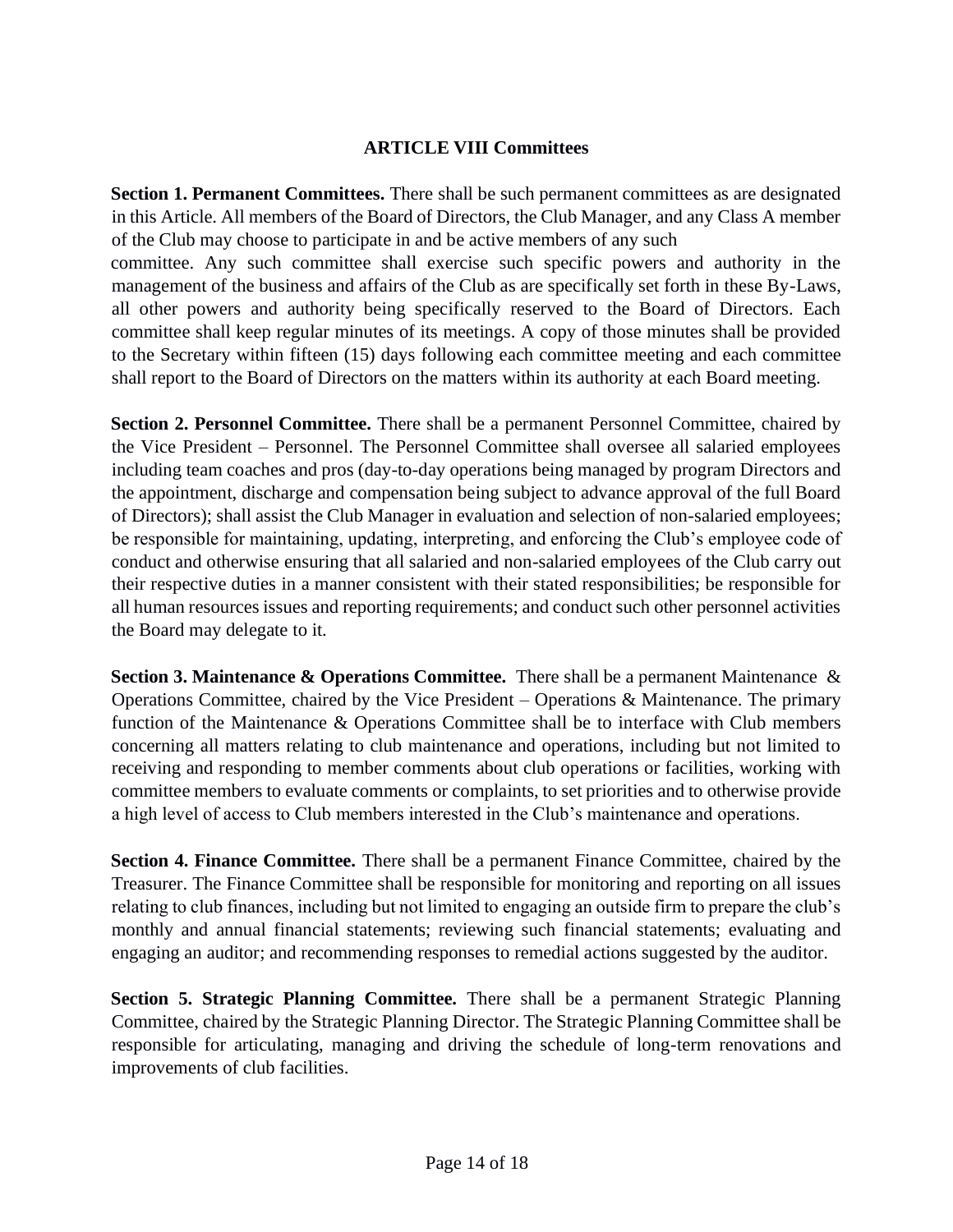**Section 6. Nominating Committee.** At least sixty (60) days prior to the Annual Meeting, the At Large Director shall appoint a Nominating Committee which shall after consideration submit to the Board of Directors a list of candidates for the vacant seats on the Board of Directors. The nominating committee shall be comprised of at least five (5) members of the Board and at least five (5) Club members who are not members of the Board. At least thirty (30) days prior to the Annual Meeting, the Board of Directors shall notify all members and provide a copy of the nominee list submitted by the committee; such notification shall contain descriptive information about each nominee as available. Nominations for a seat on the Board of Directors shall be accepted from the floor at the Annual Meeting.

**Section 7. Standing and Special Committees.** The Board of Directors may establish such additional standing and special committees as may be deemed desirable or necessary to conduct the activities of the Club. Advisory committees for the Club's swim, dive, and tennis programs are encouraged, but not required, and such committees would be chaired by their respective team representative. The responsibility and authority of each committee shall be established by resolution of the Board of Directors. All other committee chairpersons shall be chosen by the members of each committee. The Board shall solicit and encourage Class A members to serve on any such committees.

# **ARTICLE IX Property and Finance**

**Section 1. Budgets.** The Board of Directors shall approve and authorize in an annual budget or supplements or amendments thereto, amounts of expenditures and obligations to be incurred by the officers of the Club. Expected purchases exceeding Ten Thousand Dollars (\$10,000.00) and purchases of all long term assets shall be specifically itemized in an annual budget. The Secretary shall cause such approved budget and any supplements or amendments thereto to be made available to the membership by posting on the Club website and/or distribution via electronic means to the membership, each within one (1) week of their approval by the Board of Directors. The Club's fiscal year shall be the calendar year.

### **Section 2. Disbursements.**

The Treasurer or other Officer of the Club shall be authorized to disburse funds of the Club. The Board of Directors may authorize the delegation of authority for disbursing funds to other Directors within such limits as determined by the Board. Directors may authorize Club members or volunteers to incur expenditures on behalf of the Club in amounts not to exceed \$500 in aggregate within any calendar month for valid program or operating needs.

Any single contract or acquisition greater than \$2,500 must be approved by an Officer unless previously approved as a specific line item within the annual budget. Any single contract or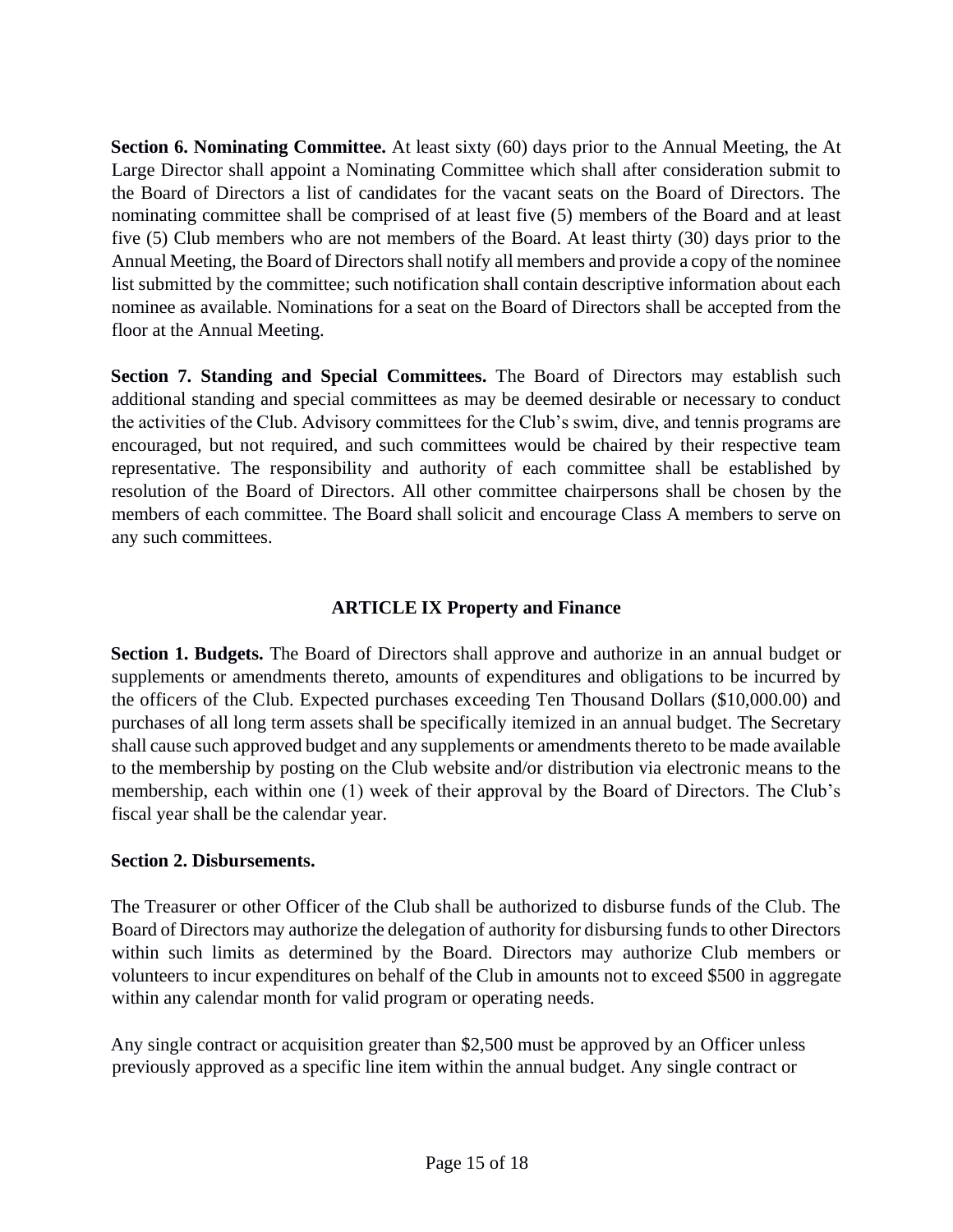acquisition in excess of \$5,000 must be approved by the Board unless previously approved as a specific line item within the annual budget. Checks drawn against Bank funds in excess of \$5,000 require two Officers' signatures. These limitations may be adjusted from time to time by the Board of Directors.

**Section 3. Transfer of Real Property.** Real property of the Club may be transferred only upon approval of a two-thirds (2/3) majority of the Class A members voting. A real property transfer may be voted on only at a meeting as to which prior notice of the proposed transfer was given.

**Section 4. Deposits.** The funds of the Club shall be deposited only in federal banks, state banks, or trust companies operating in accordance with the laws of the Commonwealth of Virginia, or in an institution the deposits of which are insured by an agency of the federal government.

**Section 5. Fidelity Bond.** A fidelity bond for a reasonable amount will be carried by the Club covering all members of the Board of Directors, including the Club Manager. A commercial general liability insurance policy for a reasonable amount shall be carried by the Club. The fidelity bond and insurance policy shall be reviewed annually by the Finance Committee, which shall make appropriate recommendations to the Board of Directors regarding such coverage.

**Section 6. Forms of Investment.** The funds of the Club may be invested only in obligations of the United States government and institutions cited in Section 4. Such investments can be treasury bills, U. S. government bonds, passbook savings accounts, certificates of deposit or similar instruments offered by such institutions. They may not be loaned to or invested with any officer, Director or member of the Club or with any other person, agency or government instrumentality.

**Section 7. Club Financial Records.** The financial records of the Club shall be available for inspection by the members at reasonable times and places, but in no event later than seven (7) business days following a request. No unit or team of the Club shall maintain financial accounts and/or records separate from the financial accounts and records of the Club. The Board of Directors shall cause the financial records of the Club to be reviewed annually by auditors selected by the Board of Directors who shall not be members of the Club. The Communications Director shall cause such report of the auditors to be made available to the membership by posting on the Club website and/or distribution via electronic means to the membership, within one (1) week of its presentation to the Board of Directors.

# **ARTICLE X Use Privileges**

**Section 1. Persons Who Can Use Club Facilities.** Class A members and the members of their households, as described in Article III, Section 3 (c), (d), and (e), shall be eligible to use the facilities of the Club upon payment of annual dues and other fees or assessments approved by the Class A members entitled to vote.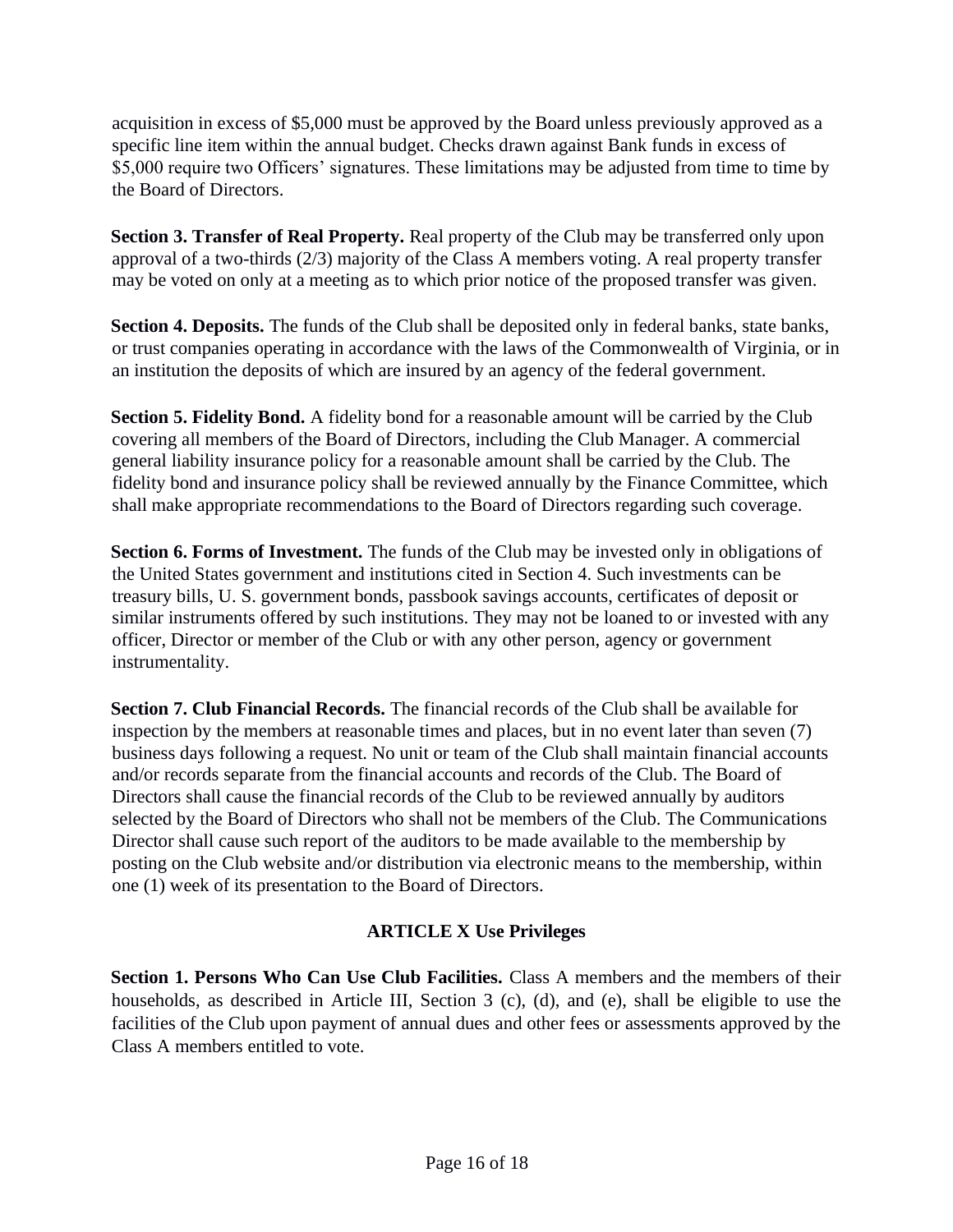**Section 2. Rules.** Rules and regulations governing the use of the facilities of the Club and provisions for enforcing those rules and regulations shall be promulgated and revised as necessary by a Rules Committee with the approval of the Board of Directors. Copies of these rules shall be provided to all members.

**Section 3. Non-Profit Organizations.** The Board of Directors may from time to time at its discretion allow the use of the Club's facilities by individuals and non-profit organizations upon such terms and conditions as it may see fit.

**Section 4. For-Profit Organization.** The Board of Directors may, from time to time at its discretion, allow the use of the Club's facilities by for-profit organizations so long as any such use does not unreasonably impinge on usage by members and such use is compensated at a fair market rate, with any proceeds directed towards general operations of the Club.

**Section 5. Summer Privileges for Waiting List Members.** The Board of Directors may at its discretion allow the summer use of the Club's facilities by individuals or families who reside in Virginia and who are on the waiting list to become Class A members ("Waiting List Members"). Waiting List Members shall have the right to use the Club's facilities as temporary guests for the summer season, provided they pay the requisite fees as set by the Board of Directors ("Summer Use Fees"), until such time as they are offered a Certificate of Membership. If a Waiting List Member does not purchase a Certificate of Membership when offered, the summer privileges for the Waiting List Member are terminated and the individual or family is removed from the waiting list. No Summer Use Fees will be refunded in these circumstances. Any Waiting List Member who turns down a Certificate of Membership and who is removed from the waiting list may reapply for membership the following year. An individual or family who turns down a Certificate of Membership when offered for a second time shall be ineligible to apply for any further membership in the Club. If a Waiting List Member becomes a Class A member during the time that the swimming pool facilities are open, then the Summer Use Fees paid by the Waiting List Member shall be applied in full towards the purchase of a Certificate of Membership. If a Waiting List Member becomes a Class A member after the swimming pool facilities have closed for the year, none of the Summer Use Fees shall be applied to the purchase of a Certificate of Membership. Waiting List Members, upon payment of the Summer Use Fees, shall have use of the Club's facilities only during the time that the swimming pool facilities are open. At no time may the total number of Waiting List Members exceed twenty percent (20%) of the Club's total authorized number of Certificates of Membership.

Waiting List Members from the prior year have first preference in any given year for summer privileges. Notices for payment of Summer Use Fees shall be sent to Waiting List Members in the same manner and at the same time as Member dues notices. If a Waiting List Member does not pay his or her Summer Use Fees in full by March 15, the Waiting List Member shall be required to pay a late fee of 25% of the dues amount and, after thirty (30) days from the date by which the payment was required Membership Director may remove the Waiting List